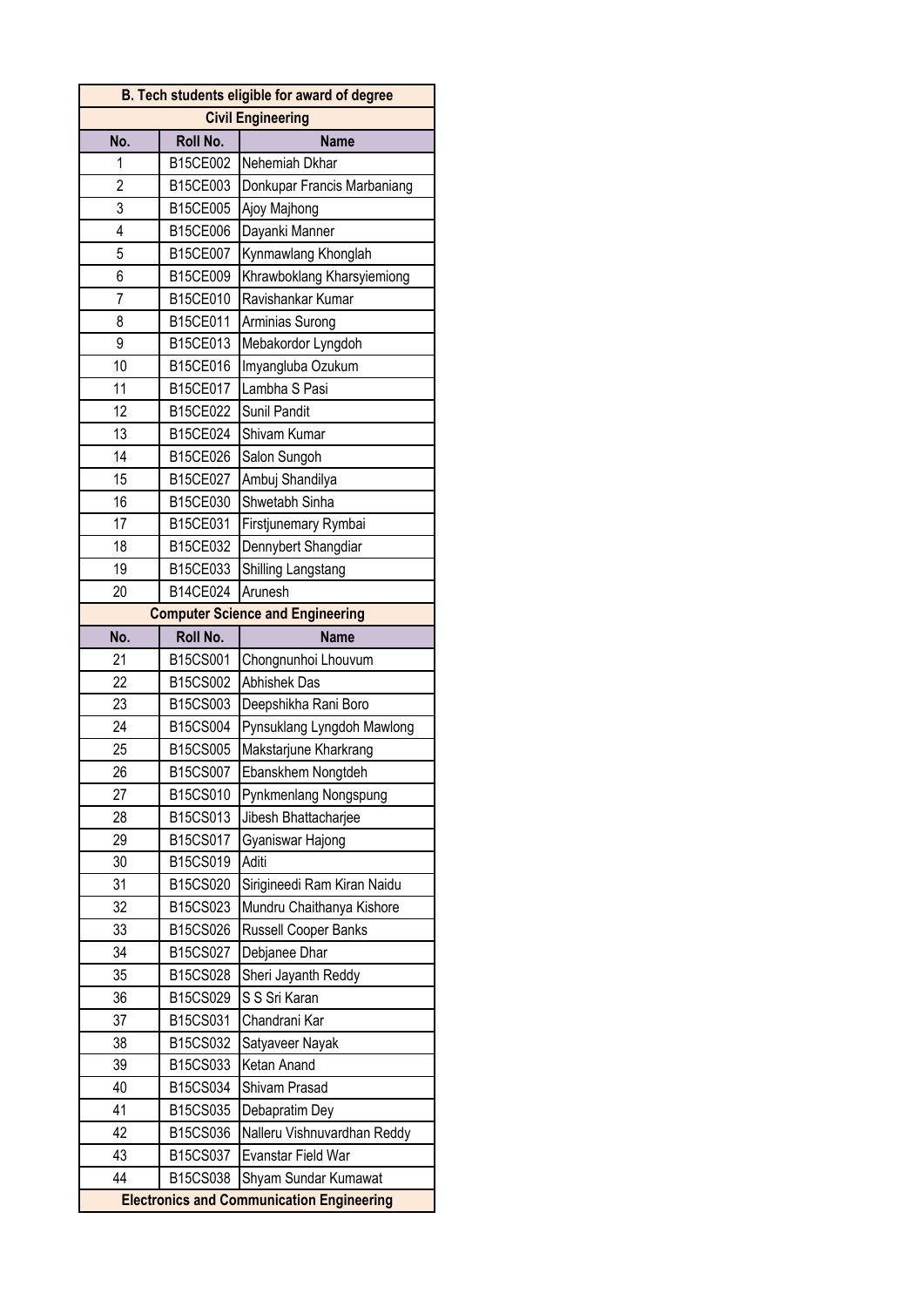| No. | Roll No. | <b>Name</b>                                   |
|-----|----------|-----------------------------------------------|
| 45  | B15EC001 | Afrid Sabbah Ahmed                            |
| 46  | B15EC002 | Pynsuklin Jyndiang                            |
| 47  | B15EC003 | Sonalika Prasad                               |
| 48  | B15EC004 | Banshanlang Rani                              |
| 49  | B15EC005 | Chiron Jyoti Hajong                           |
| 50  | B15EC006 | Pearleshwari Rani Boro                        |
| 51  | B15EC007 | Invareency Nongkhlaw                          |
| 52  | B15EC008 | Alva Clarisa Kharumnuid                       |
| 53  | B15EC009 | Donkupar Roy Mawsor                           |
| 54  | B15EC011 | Diswel Khriam                                 |
| 55  | B15EC012 | Bankerlang Lyngdoh                            |
| 56  | B15EC021 | Chigicherla Siva Teja                         |
| 57  | B15EC026 | Anurag Singh Shakya                           |
| 58  | B15EC027 | Ananya Bhattacharya                           |
| 59  | B15EC028 | Rahul Kumar                                   |
| 60  | B15EC029 | Anand Kumar Paswan                            |
| 61  | B15EC030 | Parakhee Choudhury Brahma                     |
| 62  | B15EC032 | Raman Kumar Gupta                             |
| 63  | B15EC033 | Rohit Kumar                                   |
| 64  | B15EC034 | Sonu Kumar                                    |
| 65  | B14EC003 | Ringreingam Khamrang                          |
|     |          | <b>Electrical and Electronics Engineering</b> |
| No. | Roll No. | <b>Name</b>                                   |
| 66  | B15EE001 | Digvijay Koch                                 |
| 67  | B15EE002 | Risplin Lynshiang                             |
| 68  | B15EE003 | Pratik Gautam                                 |
| 69  | B15EE004 | <b>Careme Swer</b>                            |
| 70  | B15EE005 | Sanki Youmi Lamin                             |
| 71  | B15EE006 | Jubabmilekini Shadap                          |
| 72  | B15EE007 | Akshay Rudra                                  |
| 73  | B15EE008 | Deeksha Das                                   |
| 74  | B15EE010 | Akash Rangsa Marak                            |
| 75  | B15EE011 | Marksley R Lyngkhoi                           |
| 76  | B15EE012 | Fastar Kharsunai                              |
| 77  | B15EE013 | Nihame Lamika Passah                          |
| 78  | B15EE014 | Webstarfield Paliar                           |
| 79  | B15EE018 | Aruna Meena                                   |
| 80  | B15EE021 | Kasipeta Laxman                               |
| 81  | B15EE024 | Sibusiso Lusanda Ngidi                        |
| 82  | B15EE025 | Anupam Roy                                    |
| 83  | B15EE026 | Abhitesh Raj                                  |
| 84  | B15EE027 | Hritik Kumar                                  |
| 85  | B15EE028 | Sarthak Tiwari                                |
| 86  | B15EE029 | Ranjan Kumar                                  |
| 87  | B15EE030 | Nitin Chauhan                                 |
| 88  | B15EE031 | Ashwini Kumar                                 |
| 89  | B15EE032 | Nathaneal Kharlukhi                           |
|     |          | <b>Mechanical Engineering</b>                 |
| No. | Roll No. | <b>Name</b>                                   |
|     |          |                                               |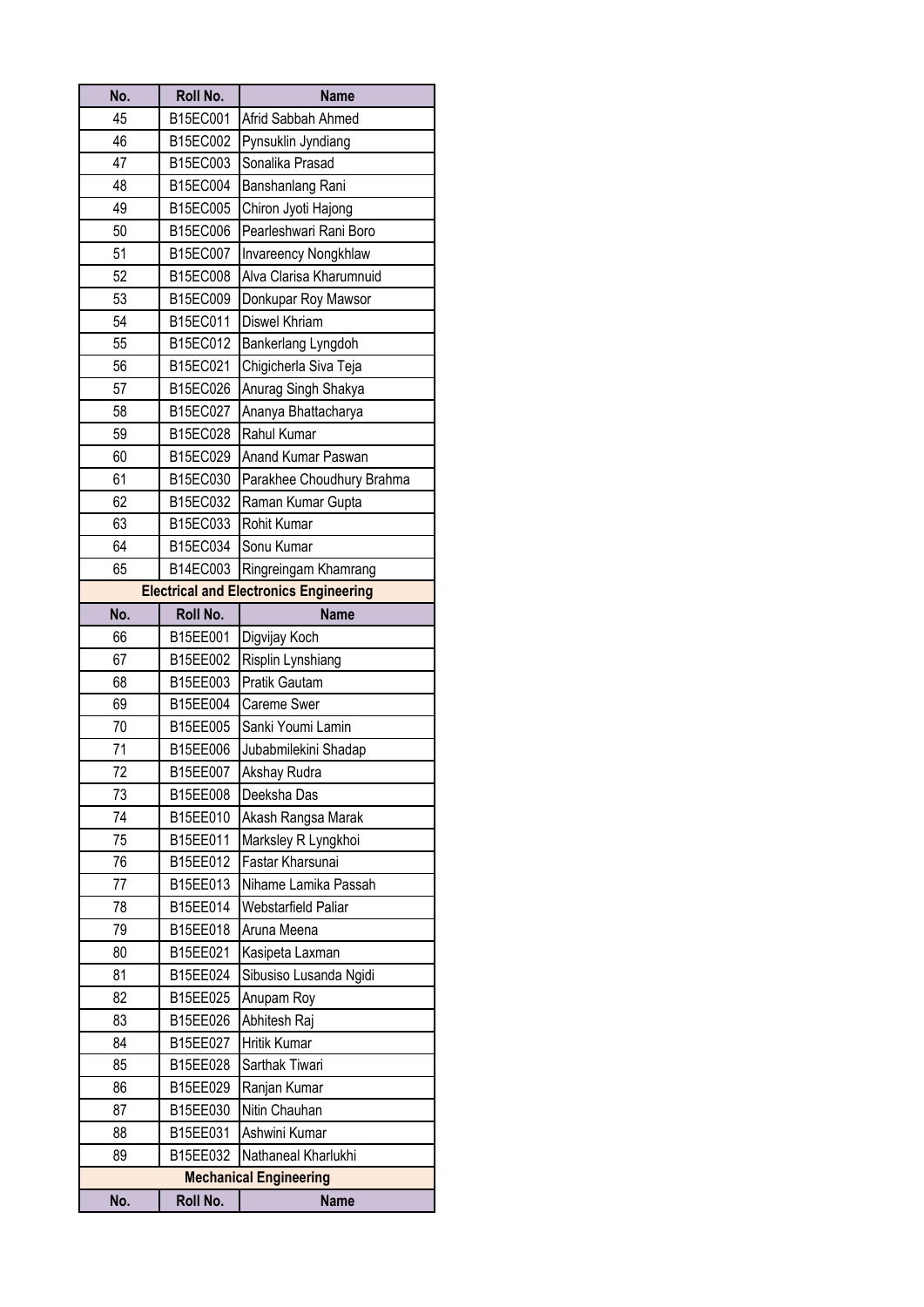| 90  | B15ME002 | <b>Vivek Muktieh</b>     |
|-----|----------|--------------------------|
| 91  | B15ME003 | Sonu Prasad Gupta        |
| 92  | B15ME004 | Mandela Rabha            |
| 93  | B15ME005 | Skhemboklang Kshiar      |
| 94  | B15ME008 | Teiborlin Marngar        |
| 95  | B15ME012 | Francis Kurbah           |
| 96  | B15ME013 | Shemphang Marwein        |
| 97  | B15ME018 | Manikanta Munagavalasa   |
| 98  | B15ME021 | Andra Nitish Raju        |
| 99  | B15ME024 | Damanbha Marwein         |
| 100 | B15ME025 | Mandeep                  |
| 101 | B15ME026 | Kundan Kumar             |
| 102 | B15ME027 | Naveen Kumar Vishwakarma |
| 103 | B15ME028 | Anant Kumar John         |
| 104 | B15ME029 | Mayank Gupta             |
| 105 | B15ME031 | Shubham Kumar            |
| 106 | B15ME033 | Saras Vibhuti            |
| 107 | B15ME035 | Dharmendra Kumar         |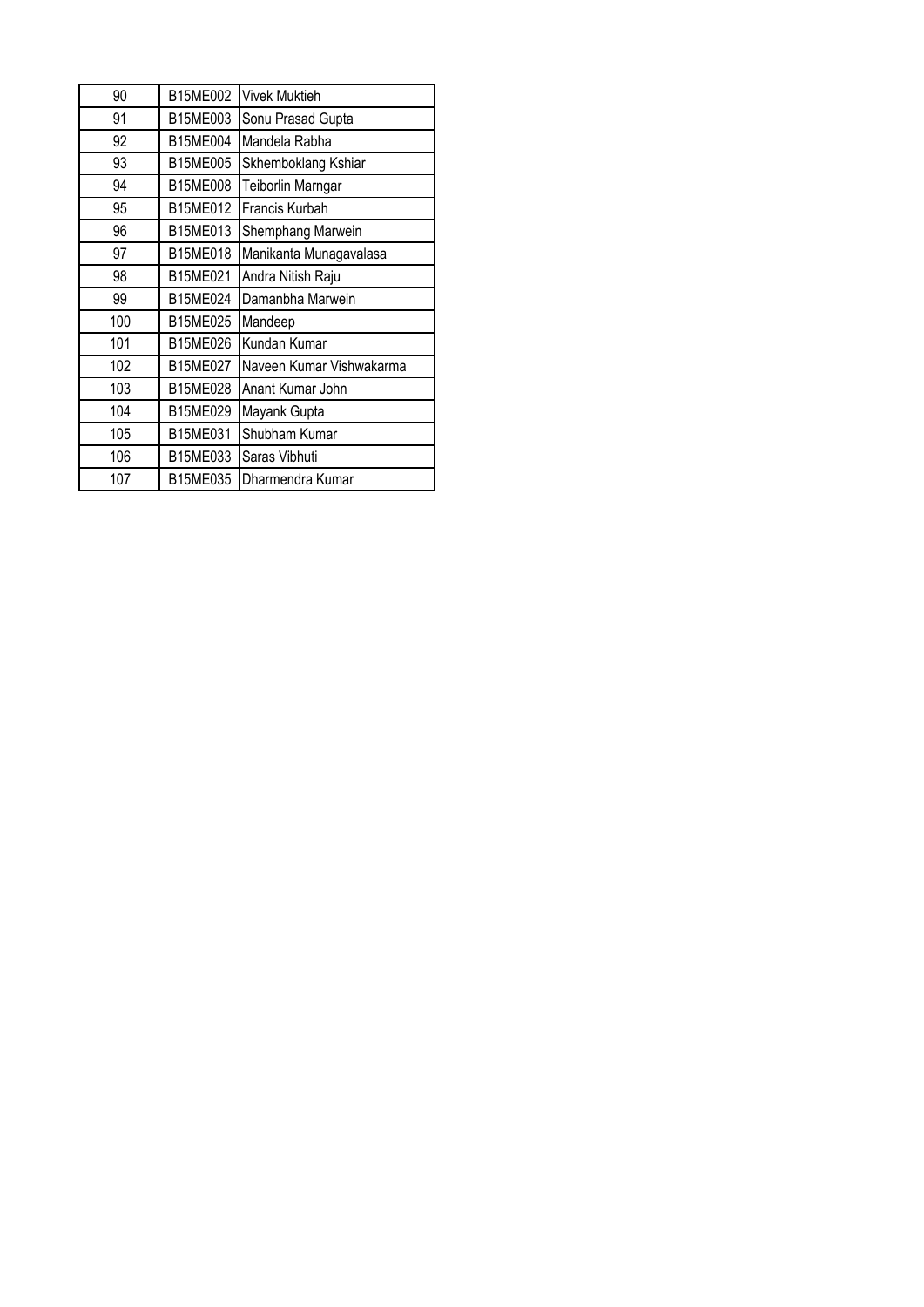|                                         | M. Tech students eligible for award of degree |                                                  |  |
|-----------------------------------------|-----------------------------------------------|--------------------------------------------------|--|
| <b>Computer Science and Engineering</b> |                                               |                                                  |  |
| No.                                     | Roll No.                                      | <b>Name</b>                                      |  |
| 1                                       | T17CS002                                      | Anita Kumari                                     |  |
| $\overline{2}$                          | T17CS003                                      | <b>Biswajit Rout</b>                             |  |
| 3                                       | T17CS004                                      | Upasana Chutia                                   |  |
| 4                                       | T17CS005                                      | Pintu Nebulal Chauhan                            |  |
| 5                                       | T17CS006                                      | Mekhla Sarkar                                    |  |
| 6                                       | T17CS007                                      | Sangjukta Das                                    |  |
| 7                                       | T17CS008                                      | Ikkurthi Bhanu Prasad                            |  |
| 8                                       | T17CS009                                      | Ashish Kumar                                     |  |
| 9                                       | T17CS010                                      | Wanmikitbok Siangshai                            |  |
| 10                                      | T17CS011                                      | Shyambabu Pandey                                 |  |
| 11                                      | T17CS012                                      | Napendra Solanki                                 |  |
| 12                                      | T17CS016                                      | Subham Pokhriyal                                 |  |
| 13                                      | T17CS017                                      | Kaushik Ray                                      |  |
|                                         |                                               | <b>Electronics and Communication Engineering</b> |  |
| No.                                     | Roll No.                                      | <b>Name</b>                                      |  |
| 14                                      | T17EC001                                      | Eklare Akshay Vijaykumar                         |  |
| 15                                      | T17EC002                                      | Jawale Amol Arjun                                |  |
| 16                                      | T17EC003                                      | Shubham Sanjay Tupkar                            |  |
| 17                                      | T17EC006                                      | Dhebe Pratik Suresh                              |  |
| 18                                      | T17EC008                                      | Nakita Lakyntiew Marbaniang                      |  |
| 19                                      | T17EC009                                      | Durga Prasad Purbey                              |  |
| 20                                      | T17EC011                                      | Abhishek Upadhyay                                |  |
|                                         |                                               | <b>Electrical and Electronics Engineering</b>    |  |
|                                         |                                               | <b>Name</b>                                      |  |
| No.                                     | Roll No.                                      |                                                  |  |
| 21                                      | T17EE001                                      | Abhisekh Anand                                   |  |
| 22                                      | T17EE002                                      | Ajeya K                                          |  |
| 23                                      | T17EE003                                      | Raja Gandhi                                      |  |
| 24                                      | T17EE006                                      | Lal Babu Yadav                                   |  |
| 25                                      | T17EE007                                      | Susmita Bhattacharjee                            |  |
| 26                                      | T17EE010                                      | Mondeep Mazumder                                 |  |
| 27                                      | T17EE011                                      | Abhilash Sen                                     |  |
| 28                                      | T17EE012                                      | Ankit Tiwari                                     |  |
| 29                                      | T17EE013                                      | Darshan Prakash Borthakur                        |  |
| 30                                      | T17EE014                                      | Ravi Ranjan                                      |  |
| 31                                      | T17EE015                                      | Prabhat Ranjan Bana                              |  |
| 32                                      | T17EE016                                      | Prakash Chandra Gupta                            |  |
| 33                                      | T17EE017                                      | Nayanita Sikder                                  |  |
|                                         |                                               | <b>Mechanical Engineering</b>                    |  |
| No.                                     | Roll No.                                      | <b>Name</b>                                      |  |
| 34                                      | T17ME001                                      | Krishanu Bhattacharjee                           |  |
| 35                                      | T17ME002                                      | Aadil Kureshee                                   |  |
| 36                                      | T17ME003                                      | Anurag Sanjib Bhattacharya                       |  |
| 37                                      | T17ME005                                      | Vasujeet Singh                                   |  |
| 38                                      | T17ME006                                      | Praveen Kumar                                    |  |
| 39<br>40                                | T17ME007<br>T17ME008                          | Sovan Kumar Panja<br>Rahul Kumar                 |  |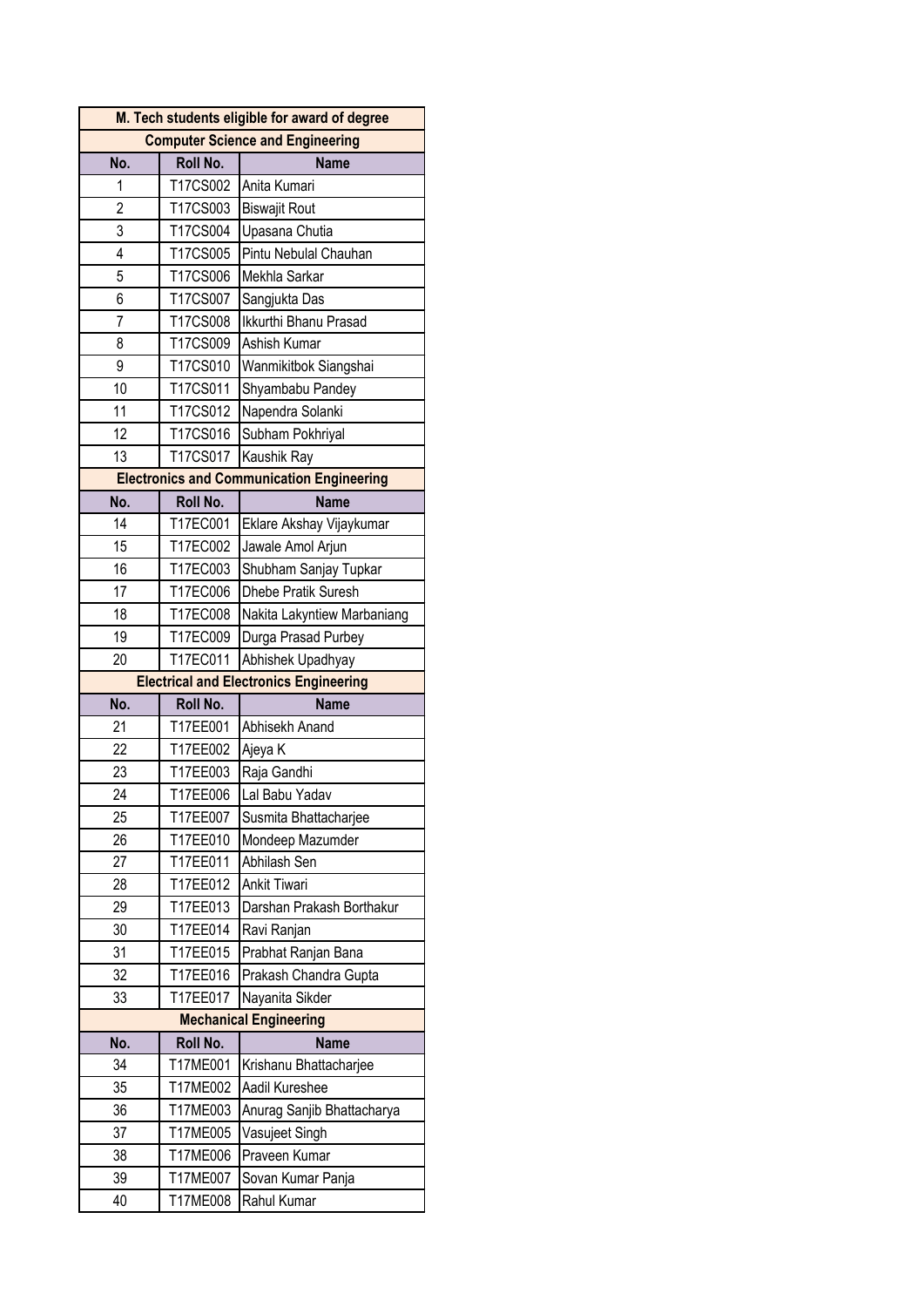| 41 |          | T17ME010 Mohd Anis Ansari    |
|----|----------|------------------------------|
| 42 |          | T17ME011 Lavkush Kushwaha    |
| 43 |          | T17ME012 Jaswant Singh       |
| 44 |          | T17ME013 Prabina Kumar Meher |
| 45 | T15ME009 | <b>Shivam Hankare</b>        |
|    |          |                              |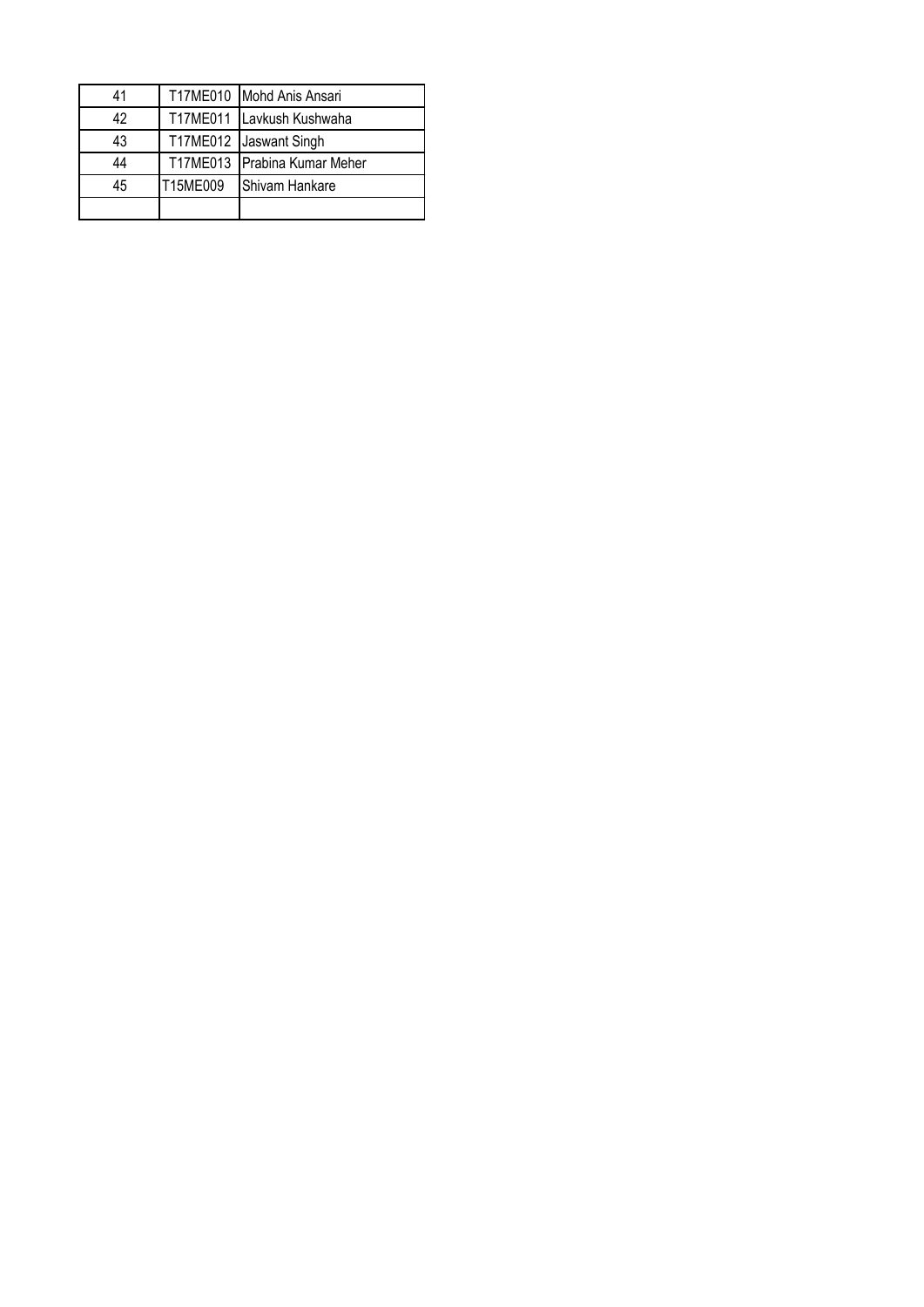| M. Sc students eligible for award of degree |          |                              |
|---------------------------------------------|----------|------------------------------|
| <b>Chemistry</b>                            |          |                              |
| No.                                         | Roll No. | <b>Name</b>                  |
| 1                                           | S17CH001 | Ankita Agarwal               |
| 2                                           | S17CH002 | Kakali Baruah                |
| 3                                           | S17CH003 | <b>Bikash Sarkar</b>         |
| 4                                           | S17CH004 | Mahabul Haque                |
| 5                                           | S17CH005 | Apurba Borah                 |
| 6                                           | S17CH006 | Palash Jyoti Boruah          |
| $\overline{7}$                              | S17CH008 | Trisha Chatterjee            |
| 8                                           | S17CH010 | Subhrata Dutta               |
| 9                                           | S17CH011 | Saswati Gogoi                |
| 10                                          | S17CH013 | Debika Barman                |
| 11                                          | S17CH014 | Loknath Thapa                |
| 12                                          | S17CH015 | Sunayana Bora                |
| 13                                          | S17CH016 | Khushboo Agarwala            |
| 14                                          | S17CH017 | Saranga Baishya              |
|                                             |          | <b>Mathematics</b>           |
| No.                                         | Roll No. | <b>Name</b>                  |
| 15                                          | S17MA002 | Ranjan Kakati                |
| 16                                          | S17MA004 | Baiohishisha Sarubai         |
| 17                                          | S17MA005 | Indrajit Dutta               |
| 18                                          | S17MA006 | Bhagyashri Patgiri           |
| 19                                          | S17MA007 | Debajit Borah                |
| 20                                          | S17MA011 | Imlisunep                    |
| 21                                          | S17MA013 | Ashiho Athikho               |
| 22                                          | S17MA014 | Donkupar Dkhar               |
|                                             |          | <b>Physics</b>               |
| No.                                         | Roll No. | <b>Name</b>                  |
| 23                                          | S17PH001 | Abhinandan Gogoi             |
| 24                                          | S17PH002 | Mebanteilang Lyngdoh Mairang |
| 25                                          | S17PH003 | Amitjyoti Deka               |
| 26                                          | S17PH005 | Ranit Roy                    |
| 27                                          | S17PH006 | Jisu Kumar Dowarah           |
| 28                                          | S17PH007 | Dipta Suryya Mahanta         |
| 29                                          | S17PH008 | Nipan Goswami                |
| 30                                          | S17PH009 | Santanu Kalita               |
| 31                                          | S17PH011 | Debasish Borah               |
| 32                                          | S17PH012 | Samujjwal Kumar Deka         |
| 33                                          | S17PH013 | Inamul Imran Thakuria        |
| 34                                          | S17PH014 | Onus Manner                  |
| 35                                          | S17PH015 | Enamul Hassan                |
|                                             |          |                              |